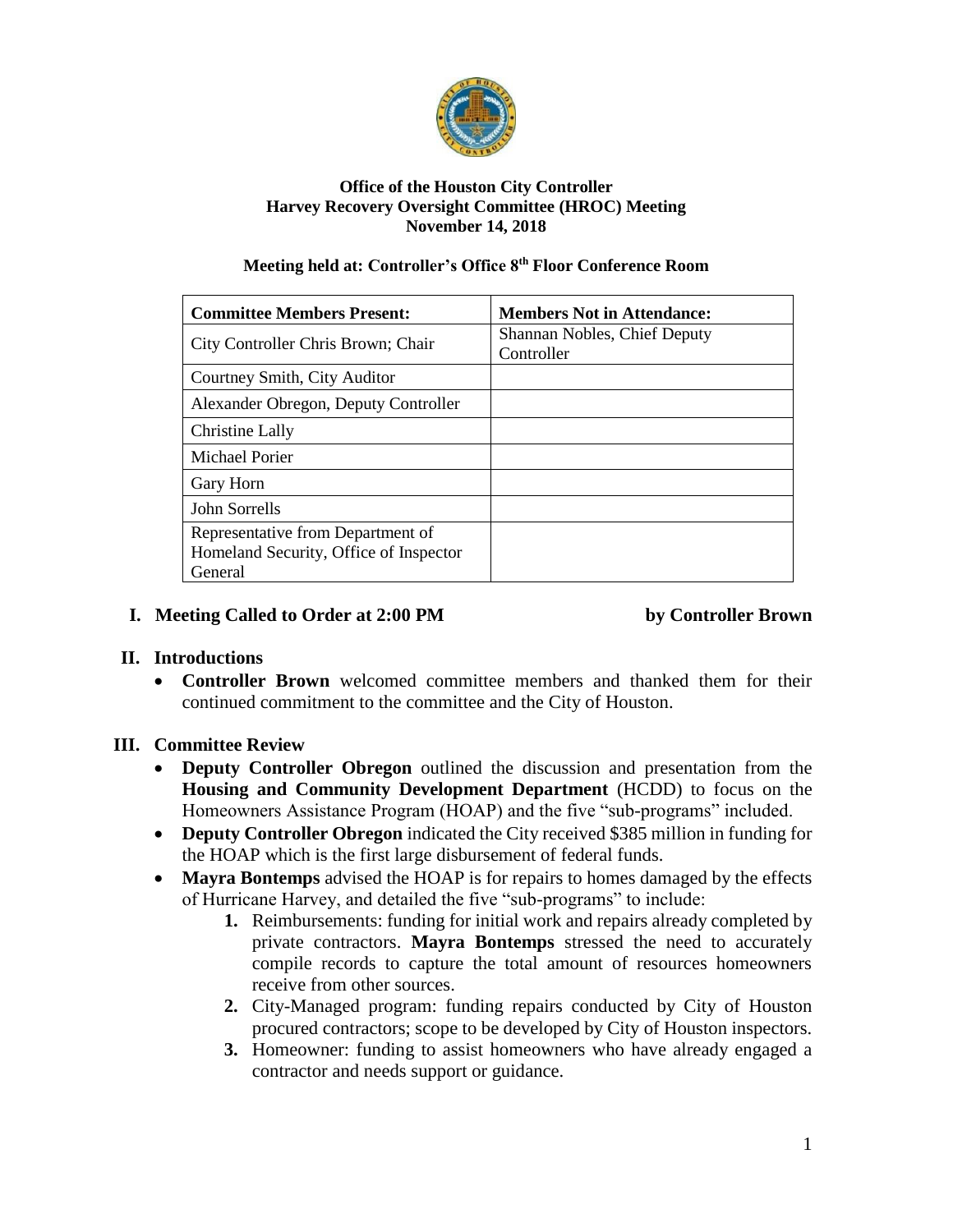- **i. Committee Member #1** asked if the \$385 million in funding was only for the Reimbursement "sub-program." **Mayra Bontemps** advised the **Texas General Land Office** (GLO) revised the initial budget to account for administrative expenses – and that the new budgeted amount of \$392 million does fund all five "sub-programs."
- **4.** Acquisitions: funding to acquire homes substantially damaged, in floodplains and/or those that have flooded in the past.
- **5.** Interim Mortgage Assistance: funding to assist homeowners paying both a mortgage and rent.
- **Mayra Bontemps** indicated HCDD operates other programs apart from HOAP.
- **Committee Member #1** asked if there was published data for how the City qualifies for funding of these programs.
	- o **Mayra Bontemps** advised the City published an Action Pan detailing the steps to be taken to address the long-term recovery and indicated that while the GLO publishes their own Action Plan, both the City and **Harris County** publish their own, respectively, and roll both as amendments into the GLO's comprehensive action plan. The **Department for Housing and Urban Affairs** (HUD) is reviewing the amendment. HCDD has also developed a Needs Assessment. HCDD is currently developing guidelines for each of the five "sub-programs."
- **Deputy Controller Obregon** asked which guidelines were published online for public comment.
	- o Some published at the end of October; closing public comment at the end of November. HOAP and small rental have been published. Working to roll out Public Service, Single Family New Construction and the Homebuyer Assistance. The only will remain is the Economic Development, which won't be rolled out until early 2019. All are published on the **HCDD** website.
- **Auditor Smith** asked if all these programs are available for people that didn't qualify for FEMA assistance.
	- o **Mayra Bontemps** indicated these programs both for those that qualified for FEMA – and for those that didn't qualify for **FEMA** assistance.
- **Deputy Controller Obregon** asked how will these homeowners be vetted or prioritized?
	- o **Mayra Bontemps** advised **HCDD** is expanding staffing and bringing in consultants
- **Committee Member #2** asked if the recording system will track payments.
	- o **Mayra Bontemps** advised there is a system that will track payments in conjunction with SAP. **HCDD** will provide access to the **Controller's Office** and the **GLO**. The contract for ICF International was recently approved to assist with outreach, intake and case management. ICF will responsible for bringing in households by priority.
- **Mayra Bontemps:** the largest contract is the master Program Manager with APTIM**.**
	- o **Committee Member #1** asked for clarification on spelling for the entity's name.
- **Mayra Bontemps** advised **HCDD** is now in the process of closing out a procurement for the construction management firms, the prime contractors working to execute all the construction work.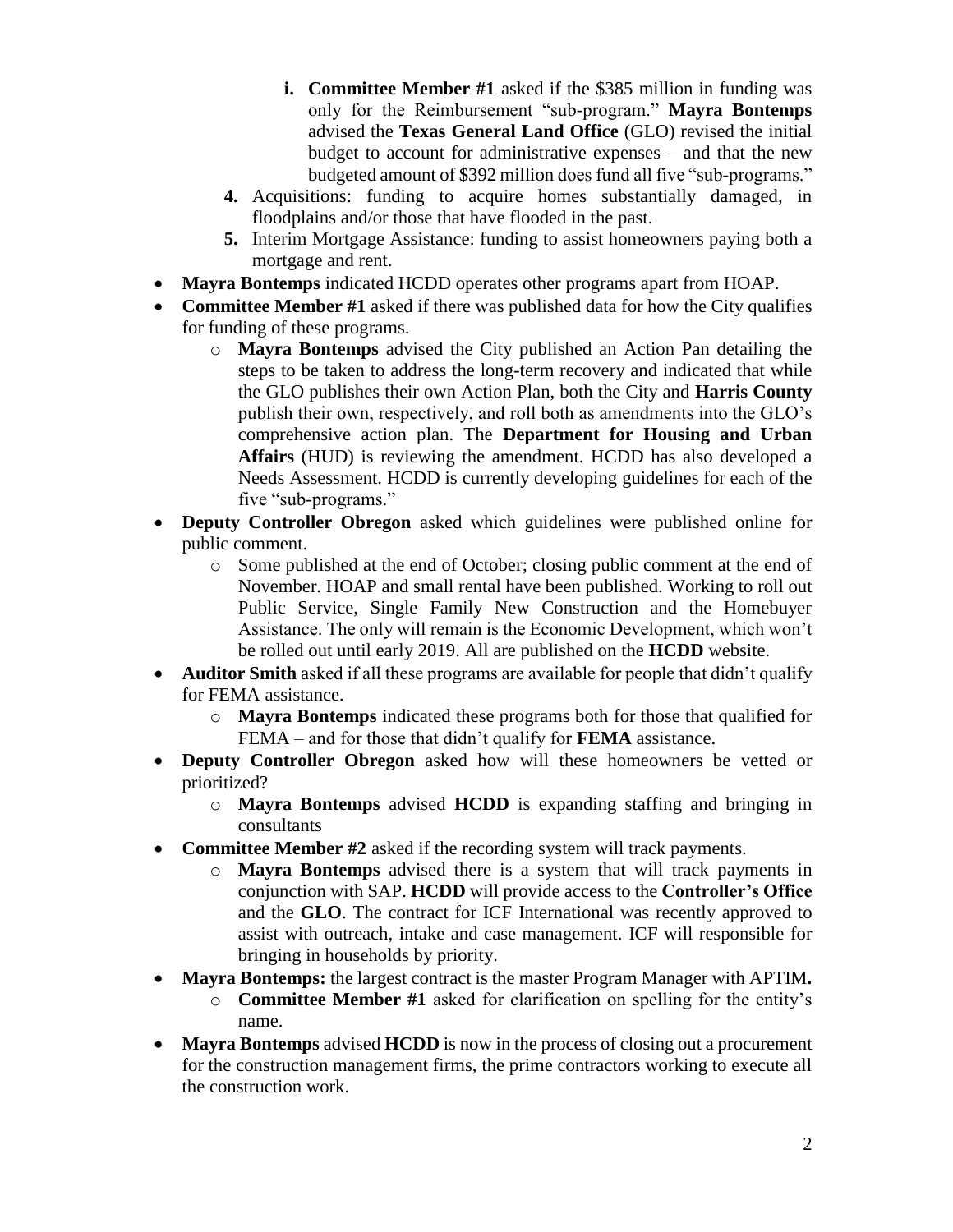- o **Deputy Controller Obregon** asked when the Construction Management contracts will come to Council for approval. **Mayra Bontemps** indicated HCDD is in contract negotiations and hope to request Council approval sometime in early December.
- o **Deputy Controller Obregon** asked when reimbursements will start to be processed. **Mayra Bontemps** indicated **HUD** is reviewing the Action Plan amendment; once **GLO** receives approval, the City may proceed with all the programs.
- **Committee Member #3** asked if the \$392 million is separated among five categories – and if there's a breakdown of how much funding each "sub-program" can enjoy. **Mayra Bontemps** indicated it's difficult to gauge the funding needs until the survey is completed. **Mayra Bontemps** advised 80% of funds will be spent on low- to moderate-income households, and 20% will be spent on non-income restricted households.
- **Committee Member #2** asked if the reimbursement program will have any reasonability check to determine the value of the houses and scope of expenditures.
	- o **Mayra Bontemps** indicated inspectors will be routinely verifying work already completed, as well as using a software platform providing up-to-date pricing on scope of work to establish a basis for the reimbursements provided to contractors.
- **Deputy Controller Obregon** asked **Mayra Bontemps** to discuss some of the internal controls **HCDD** has from the front end of the eligibility check through the various checkpoints up to the point a reimbursement is distributed or a check is remitted to the Contractor.
	- o **Mayra Bontemps** distributed an end-to-end workflow chart detailing both the steps a homeowner would follow and the internal controls **HCDD** has to the Committee.
- **Deputy Controller Obregon** asked what the anticipated timeline is for completion of the programs outlined. **Mayra Bontemps** advised the **HUD** funding is for a period of six years, though **HCDD** is working on a more aggressive timeline of five years. **HCDD** anticipates the majority of the work done on the **HOAP** program will be done in the first three years.
- **Auditor Smith** asked if six years was for the \$1.17 billion or \$392 million in funding. **Mayra Bontemps** indicated the \$1.17 billion was a six-year grant.
- **Committee Member #1** asked if HCDD plans on having one special group in place that does the final sign off before approving a contractor? **Mayra Bontemps** advised HCDD has a QAQC division to ensure compliance from survey, intake, to construction.
	- o **Committee Member #1** asked if there's a system set up to retain QAQC documentation. **Mayra Bontemps** advised she was not sure, though indicated document retention is critical to ensuring compliance and would confirm.
- **Deputy Controller Obregon** asked if there are caps on the programs for the number of homes eligible to be served. **Mayra Bontemps said** it appears HCDD will be able to serve approximately 3,000 households.
- **Controller Brown** welcomed **Director Tom McCasland** to the meeting.
	- o **Mayra Bontemps** indicated there is an \$80,000 cap on the rehabilitation project households.